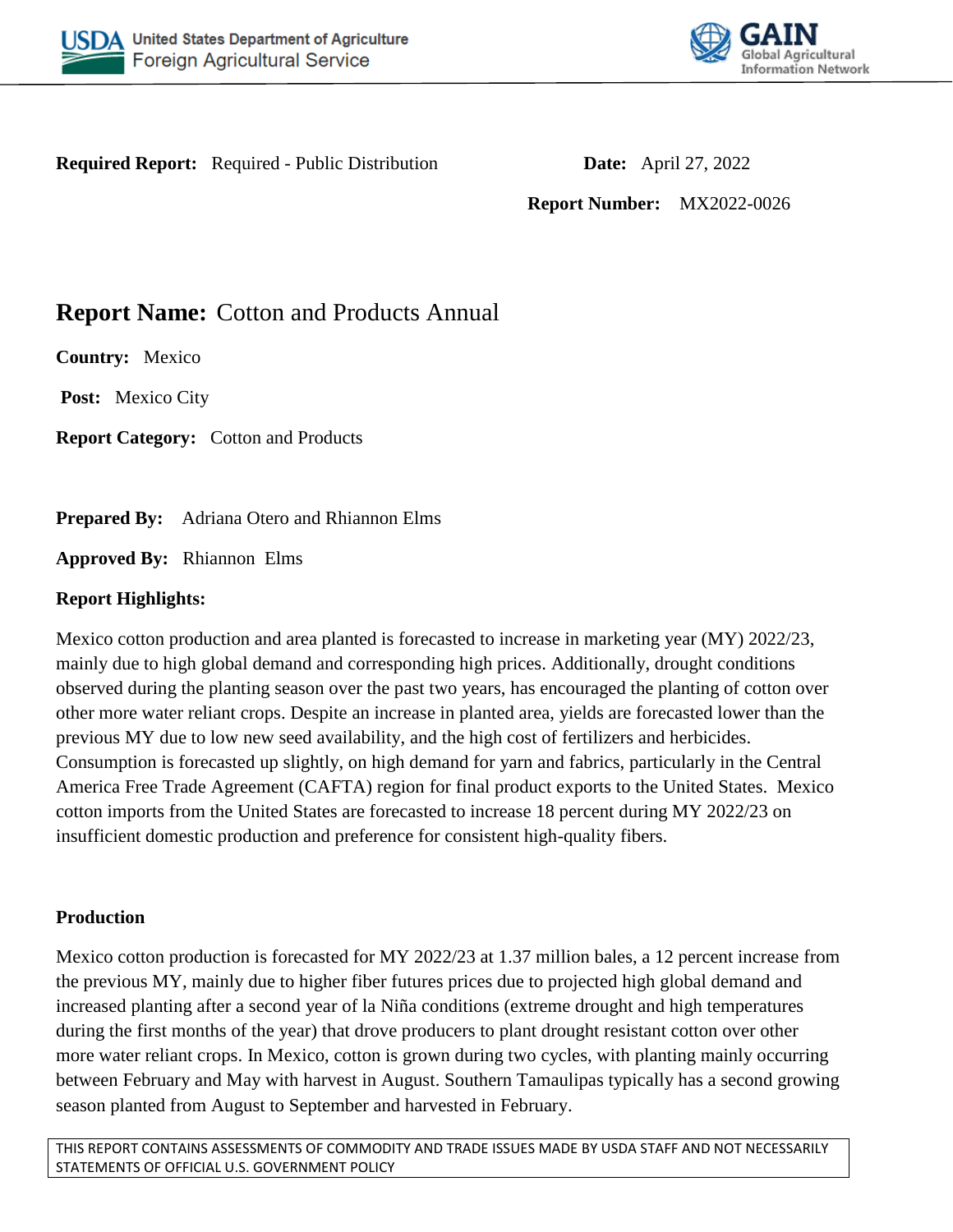Chihuahua, which produces nearly 80 percent of the nation's cotton, relies mainly on water from underground aquifers in the north of the state, while the central and southern regions also rely on dams (at 48 percent capacity as of April 22, a level considered generally good for this time of the year). Baja California and Sonora rely on irrigation water from the United States, per the 1944 Water Treaty between the U.S. and Mexico for the utilization of waters of the Colorado and Tijuana Rivers and of the Rio Grande. Most of the planted area in Tamaulipas is irrigated with domestic water supplies (one percent is rain-fed only). To date, water reservoirs are at 40 percent capacity, and seasonal rains are expected to begin in May. The La Laguna region (Coahuila and Durango) is irrigated, and water reservoirs are currently at 60 percent capacity, with rains expected to start in June. Typically, Coahuila and Durango need less irrigation cycles due to more moderate temperatures than the rest of the cotton growing areas and have higher yields.

Producers report that irrigation system usage is volatile due to electricity shortages by the Federal Electricity Company. Due to continuous suspensions of the electricity supply needed to operate and maintain wells, producers have relied heavily on seasonal rains to provide between 35 and 50 percent of water needs nationally.



#### **Drought Levels April 2022**

Source: [CONAGUA](https://smn.conagua.gob.mx/es/climatologia/monitor-de-sequia/monitor-de-sequia-en-mexico)

According to Mexico's National Commission for Water [\(CONAGUA\)](https://smn.conagua.gob.mx/es/climatologia/monitor-de-sequia/monitor-de-sequia-en-mexico), variable levels of drought were experienced in cotton growing states from January to April, a typical dry season occurrence. The northeast of Chihuahua and Baja California experienced extreme to severe drought conditions. Seasonal rains that replenish reservoirs are expected from May to September during the crop development stage [\(CONAGUA monthly rain data\)](https://smn.conagua.gob.mx/es/climatologia/temperaturas-y-lluvias/resumenes-mensuales-de-temperaturas-y-lluvias).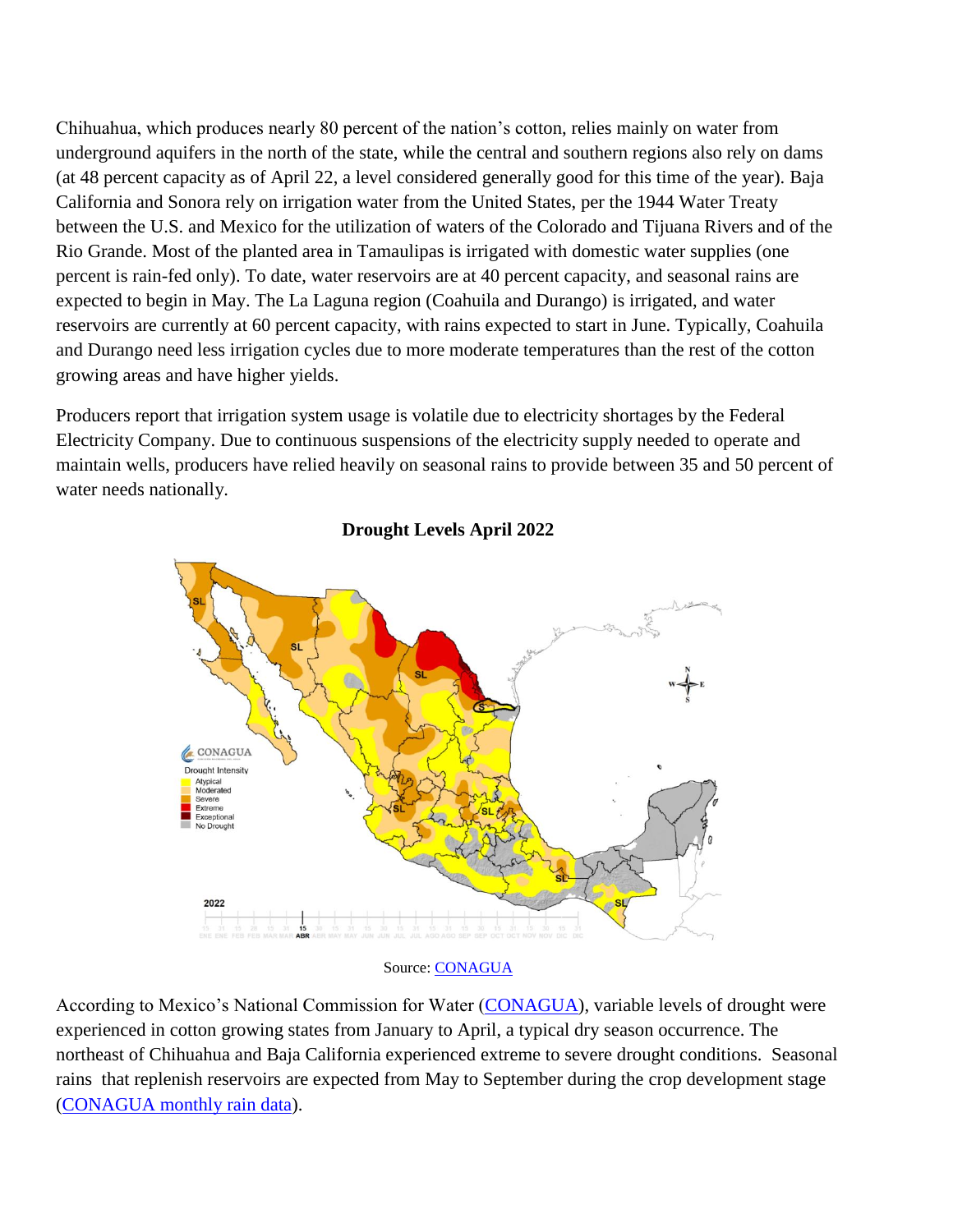### **Planted Area**



#### **Cotton Planted Area Forecast MY 2022/2023**

Source: State Committees of Plant Health, and Producer Associations

Planted area for MY 2022/23 is expected to reach 191,000 hectares (ha), up 18 percent from the previous year. Increases in planted area are forecasted despite ongoing challenges to seed availability, as the Government of Mexico has not approved any genetically engineered (GE) cotton planting permits since 2019. Please see the following reports for more information [\(MX2021-0017,](https://apps.fas.usda.gov/newgainapi/api/Report/DownloadReportByFileName?fileName=Cotton%20and%20Products%20Annual_Mexico%20City_Mexico_04-01-2021) [MX2021-0074,](https://apps.fas.usda.gov/newgainapi/api/Report/DownloadReportByFileName?fileName=Cotton%20and%20Products%20Update_Mexico%20City_Mexico_11-30-2021) [MX2021-0087\)](https://apps.fas.usda.gov/newgainapi/api/Report/DownloadReportByFileName?fileName=Agricultural%20Biotechnology%20Annual_Mexico%20City_Mexico_10-20-2021). Producers report that they rely upon saved or outdated seed usage from year to year, resulting in yield uncertainty and volatility in some growing areas. Current planted area levels are down approximately 21 percent from MY 2018/19, which saw record production.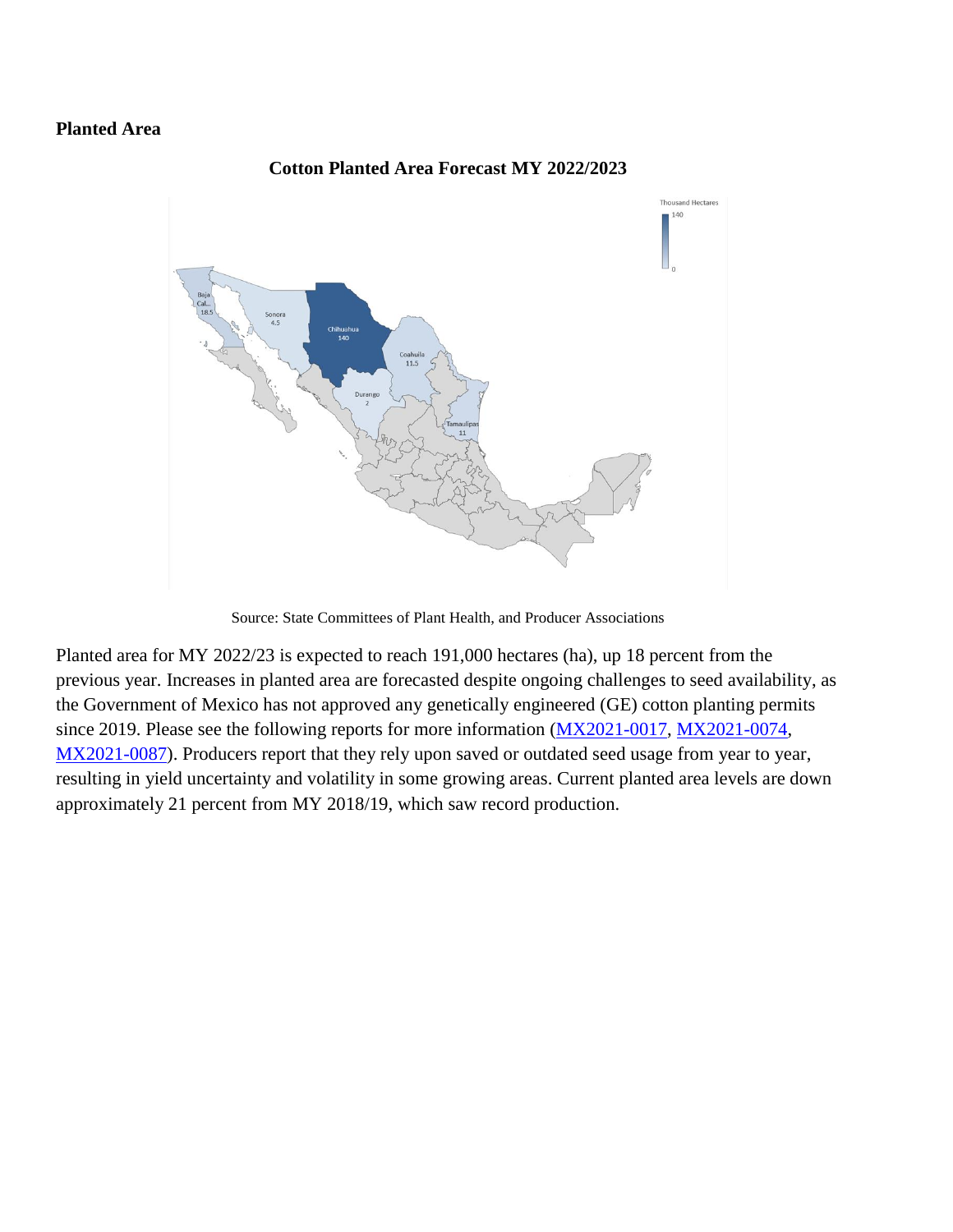

### **Cotton Seed Imports from the United States 2017-2021**



Despite an increase in planted area, yields are projected down eight percent from previous MY due to the high cost of production inputs such as fertilizers and herbicides, and lack of Government of Mexico approvals for new seed varieties. There are currently no government programs that provide for or support farmers with input purchases. The cost and availability of fertilizer in Mexico is expected to remain challenging due to global supply pressures because of Russia's invasion of Ukraine, with acute supply pressures likely to be felt in the next marketing year. Additionally, the Government of Mexico has been restricting the importation of glyphosate since a **decree** to phase-out its use by 2024 was published in December of 2020.

| <b>State</b>    | Area Planted (Ha) | Yield (Bales/Ha) | <b>Bales</b> | <b>Planting Dates</b>      |
|-----------------|-------------------|------------------|--------------|----------------------------|
| Chihuahua       | 140,000           | 7.4              | 1,036,000    | April to May               |
| Baja California | 18,500            | 6.5              | 120,250      | March to April             |
| Coahuila        | 11,500            | 8.23             | 94,645       | <b>February to March</b>   |
| Tamaulipas      | 11,000            | 6                | 66,000       | March to April             |
| Sonora          | 4,500             | 6.6              | 29,700       | March to May               |
| Tamaulipas      | 3,500             | 4.5              | 15,750       | <b>August to September</b> |
| Durango         | 2,000             | 7.8              | 15,600       | March to April             |
| Total           | 191,000           | 7.5              | 1,377,945    |                            |

| <b>State Level Forecast MY 2022/2023</b> |
|------------------------------------------|
|------------------------------------------|

Source: State Committees of Plant Health, and Producer Associations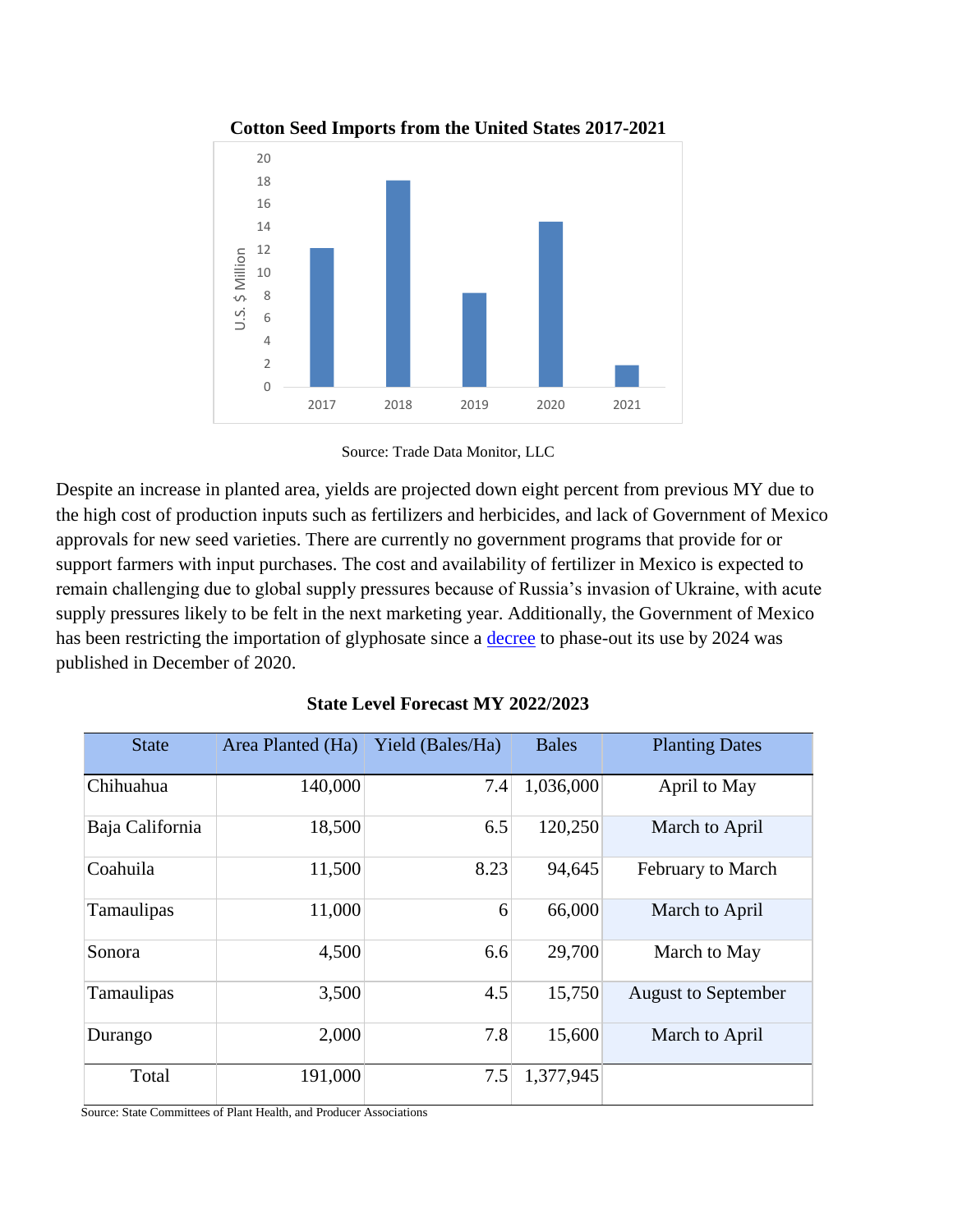Planted area forecasts are based on information from the State Committees of Plant Health and producer associations, as the National Information System for Agricultural Production (SIAP) has not yet published official data. Planted area is forecasted up in all producing states in Mexico, with Chihuahua forecasted to reach 140,000 ha, a 14 percent increase. Baja California is forecasted up 27 percent from the previous MY. For producers in this region, cotton prices over US \$ 0.80 / lb are more profitable than wheat, and only competes with vegetables that require more investment and infrastructure.

| <b>Cotton</b>                                     | 2020/2021                      |                 | 2021/2022                      |                 | 2022/2023                      |                 |
|---------------------------------------------------|--------------------------------|-----------------|--------------------------------|-----------------|--------------------------------|-----------------|
| <b>Market Year Begins</b>                         | <b>Aug 2020</b>                |                 | <b>Aug 2021</b>                |                 | <b>Aug 2022</b>                |                 |
| <b>Mexico</b>                                     | <b>USDA</b><br><b>Official</b> | <b>New Post</b> | <b>USDA</b><br><b>Official</b> | <b>New Post</b> | <b>USDA</b><br><b>Official</b> | <b>New Post</b> |
| <b>Area Planted</b>                               | $\theta$                       | 148             | $\vert 0 \vert$                | 162             | $\Omega$                       | 191             |
| <b>Area Harvested</b>                             | 145                            | 142             | 155                            | 154             | $\overline{0}$                 | 188             |
| <b>Beginning Stocks</b>                           | 694                            | 694             | 429                            | 193             | $\overline{0}$                 | 40              |
| Production                                        | 1020                           | 1059            | 1200                           | 1222            | $\vert 0 \vert$                | 1377            |
| <b>Imports</b>                                    | 928                            | 928             | 1075                           | 1100            | $\overline{0}$                 | 1300            |
| MY Imports from U.S.                              | $\overline{0}$                 | 928             | $\vert 0 \vert$                | 1100            | $\overline{0}$                 | 1300            |
| <b>Total Supply</b>                               | 2642                           | 2681            | 2704                           | 2515            | 0                              | 2717            |
| <b>Exports</b>                                    | 488                            | 488             | 250                            | 350             | $\overline{0}$                 | 450             |
| <b>Use</b>                                        | 1700                           | 1975            | 2000                           | 2100            | $\overline{0}$                 | 2175            |
| Loss                                              | 25                             | 25              | 25                             | 25              | $\overline{0}$                 | 25              |
| <b>Total Dom. Cons.</b>                           | 1725                           | 2000            | 2025                           | 2125            | $\overline{0}$                 | 2200            |
| <b>Ending Stocks</b>                              | 429                            | 193             | 429                            | 40              | $\overline{0}$                 | 67              |
| <b>Total Distribution</b>                         | 2642                           | 2681            | 2704                           | 2515            | $\overline{0}$                 | 2717            |
| <b>Stock to Use</b>                               | 19.61                          | 7.84            | 19.07                          | 1.63            | $\vert 0 \vert$                | 2.55            |
| Yield                                             | 1532                           | 1624            | 1686                           | 1728            | 0                              | 1595            |
| (1000 HA), 1000 480 lb. Bales, (PERCENT), (KG/HA) |                                |                 |                                |                 |                                |                 |

#### **Cotton Production, Supply and Distribution**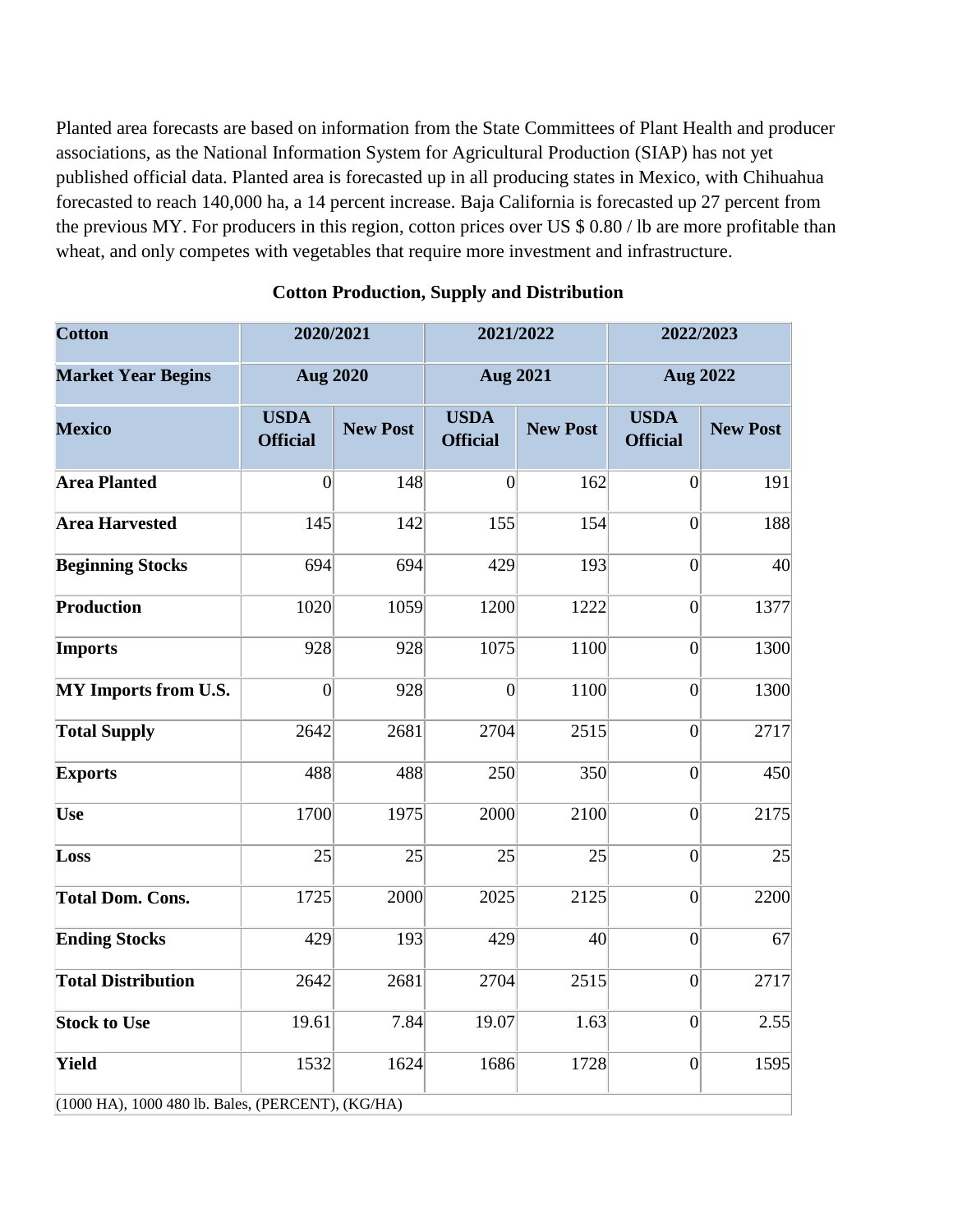# **Consumption**

Cotton consumption is expected to increase three percent from the previous MY to 2.2 million bales, due to investments in more efficient machinery and increased textile mill capacity to meet growing domestic and international demand for yarn and fabric. Mexico's textile industry prefers to spin high quality and consistently supplied U.S. cotton. Cotton from the United States is expected to fulfill 60 percent of the textile industries need. Mexico's textile industry consumes domestic and U.S.-made yarns, cotton, and fabrics for apparel, home furnishings, or other industrial textiles for sale mainly in the United States.

## **Trade**

Post forecasts MY 2022/23 cotton imports at 1.3 million bales, an increase of 18 percent from MY 2021/22 on higher textile demand in the United States and Central American countries, after record fabric and yard exports there in 2021. This trend is expected to continue based on strong demand and likelihood that domestic supplies will remain low quality due to lack of updated GE seeds for planting.

Post forecasts MY 2022/23 cotton exports at 0.45 million bales, mainly to Pakistan and Turkey. As Mexico is a major yarn, fabric, textile, and apparel producer, most of the cotton produced or imported is used domestically, with only a small portion exported.



### **Cotton Yarn and Fabric Trade**

Source: Trade Data Monitor, LLC.